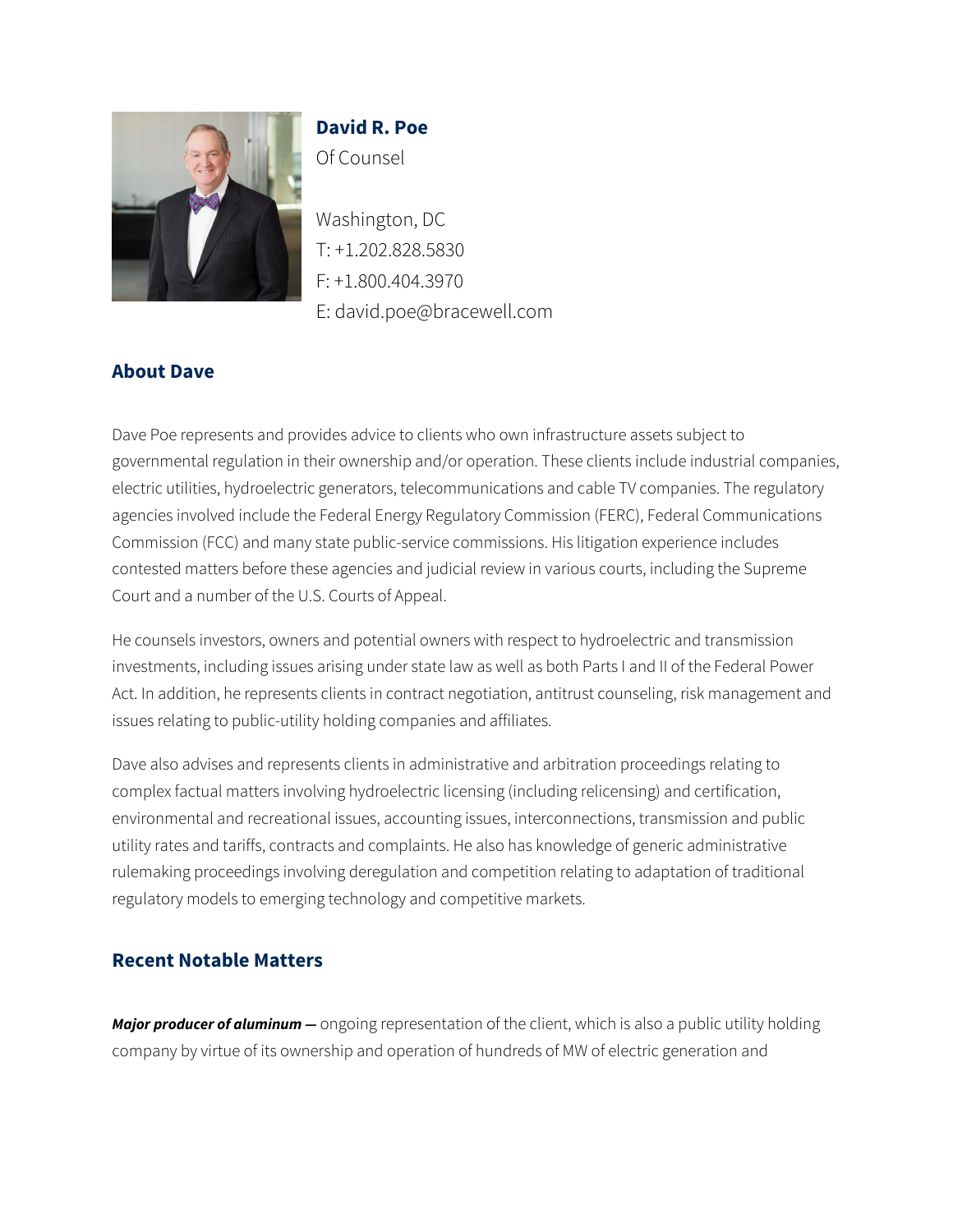transmission. Successful restructuring of that company's regulated electric assets and related external power supply arrangements and inter-company operating arrangements into separate public companies.

*Major industrial power supplier* — extensive and ultimately successful multijurisdictional litigation over relicensing of a 210 MW, multi-development hydroelectric project, including litigation of Clean Water Act certification, ownership issues, conflicts between federal and state regulators, negotiation of partial settlements and ultimately divestment of the project

**Investment funds and public utility holding companies** — advice regarding possible purchase of various hydroelectric portfolios

*New England utility —* litigation in U.S. Court of Appeals of cases involving rates of return on transmission assets and contractual expansion rights

*Eastern U.S. utility —* litigation and negotiated settlement of complex headwater benefits case involving multiple owners over decades of ownership

*Eastern U.S. utility —* successful amendment of a hydro license to permit a \$450 million project redevelopment through the addition of a new powerhouse and an additional 100 MW of installed capacity

*Western U.S. utility —* arbitration of dispute with Native American tribe over sale of 290 MW dam

*Western U.S. utility —* sale of 630 MW hydroelectric generation portfolio involving license compliance issues

*Southeastern U.S. utility —* amendments to formula rates for wholesale electric sales, Open Access Transmission Tariffs and regulatory accounting treatment for acquisition premium

#### **Publications and Speeches**

"Reflections," *ABA Section of Infrastructure and Regulated Industries*, Spring 2017.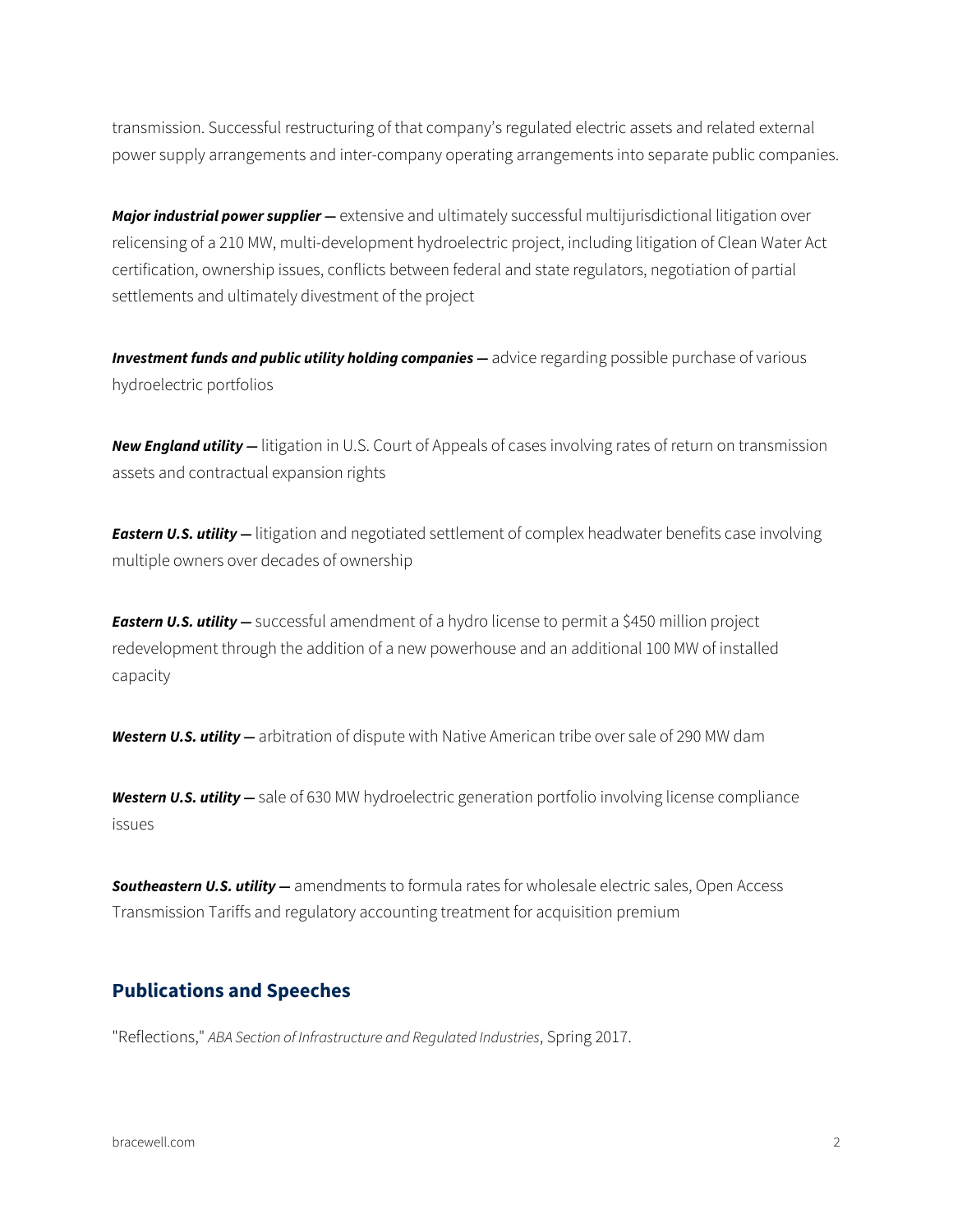"News You Can Use on Net Neutrality," *Electric Light & Power*, June 2015.

"Emerging Legal and Regulatory Matters Impacting Northwest Hydro," *Northwest Hydroelectric Association Annual Conference*, February 2015.

"Hot Topics in the Hydro Arena," *National Hydropower Association Annual Conference*, April 2014.

"Court affirms FERC ROE policy, but faults FERC for not applying official notice," *Power Engineering*, June 2013.

"High Noon in the 7th Circuit," *Energy & Mining International and Energy & Infrastructure*, June 2013.

"Court affirms FERC ROE policy, but faults FERC for not applying official notice," *Electric Light & Power*, May 2013.

"A New Groundwork For Applying The Mobile-Sierra Standard," *Law360*, March 2013.

"PPL Montana LLC v. Montana: Supreme Court Decides Riverbed Ownership Dispute," *Recent Developments in Public Utility, Communications and Transportation Industries 2012*, American Bar Association's Section of Public Utility, Communications and Transportation Law, 2012.

#### **Education**

Duke University School of Law, J.D. 1974

University of Missouri, B.S.M.E. 1970 – *cum laude, Honors Scholar*

#### **Noteworthy**

*The Legal 500 United States*, Energy Regulatory: Conventional Power, 2017, 2019; Energy Litigation: Conventional Power, 2017; Energy: Regulatory, 2013

BL Rankings, *Best Lawyers*, Energy Law, 2021 - 2022

Internet Brands, Inc., *Martindale-Hubbell® AV® Preeminent™ Rating*

American Bar Association, Infrastructure and Regulated Industries Section, Samuel H. Porter Award, 2017